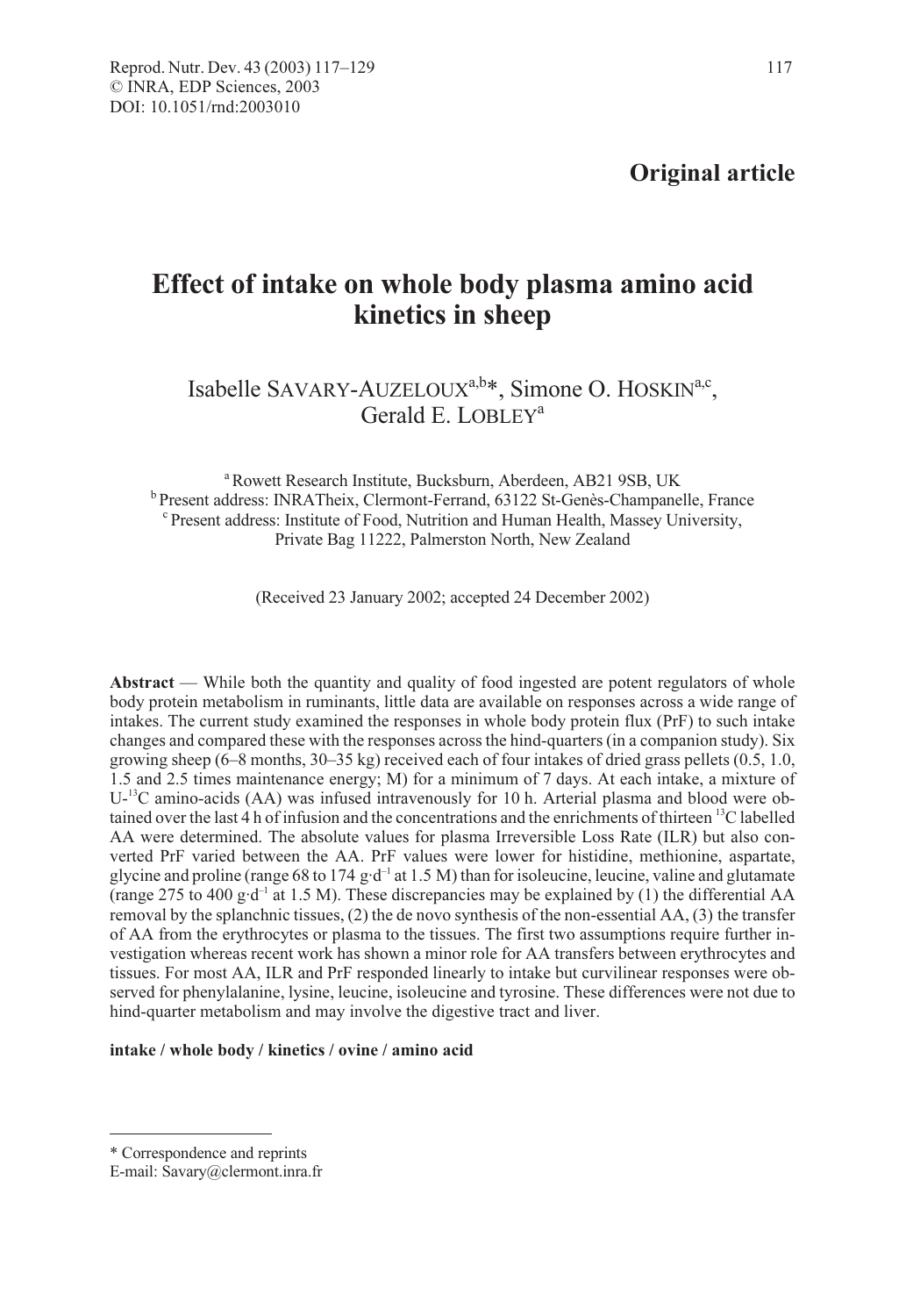### 1. INTRODUCTION

In ruminants, and other mammals, whole body and tissue amino acid (AA) fluxes are sensitive to many physiological and nutritional stimuli. While intake has been shown to be a potent regulator of such fluxes (e.g. Pell et al. [1]; Young et al. [2]; Harris et al. [3]) there is still controversy as to how different tissues might respond and the effect this has on whole body kinetics. This may be because of the technique and tracer AA used (e.g. Tessari et al. [4, 5]) or because tissues may respond differently to changes in the nutrient supply, or both.

Whole body protein metabolism in larger animals, including humans, is often estimated based on continuous infusion of a single labelled AA (usually an essential AA), during steady-state conditions [6, 7]. The advantages include limited surgical invasion, use of longitudinal studies and lower tracer costs compared with the large dose procedure [8, 9]. This technique is, however, subject to some limitations [10], especially when a single AA is monitored (such as leucine or phenylalanine [11–13]), which may, or may not, be distributed similarly between the different metabolic routes (protein synthesis, oxidation or synthesis of metabolites: [5, 9, 14]). To date, there have been relatively few comparisons between kinetic data obtained with a number of different AA (e.g. Lobley et al. [10]; MacRae et al. [15]) and even less that have investigated the responses across a wide range of intakes.

From various data, based on the kinetics of a limited number of amino acids (especially phenylalanine and leucine), it has been proposed [7, 16] that ruminant peripheral tissue protein metabolism responds in a curvilinear manner as intake is increased between fasting and supra-maintenance levels. This was then postulated to relate to muscle tissue responsiveness to the anabolic polypeptide hormones, insulin and insulin-like-growth factor-1, with differential responses in protein synthesis and degradation when intake is altered. Unfortunately, the individual experiments available from the literature for such an analysis only provide a limited number of intakes [16]. Furthermore, whether the same pattern of response occurs for other tissues (and thus whole body protein metabolism) has not been examined. Metabolic responses and utilisation of the AA by other tissues (notably the liver and the digestive tract) may differ with intake [10, 17, 18]. As a consequence, the influence of the tissues that may respond curvilinearly to intake (e.g. muscle) can be masked when whole body flux is measured, if more metabolically active tissues, such as the splanchnic tissues, do not respond similarly.

The current study quantified the effect of four intakes, between 0.5 to 2.5 times maintenance, on the whole body AA kinetics in the growing lamb. The kinetics were based on the infusion of a multiple  $U<sup>13</sup>C$ -labelled AA mixture that permits the simultaneous evaluation and comparison of the responses of 15 AA, both essential and non-essential, to intake. The contribution of hindquarter metabolism, based on data reported previously [19], to whole body responses as altered intake was also assessed. Finally, the absolute and relative changes associated with selection of either plasma or whole blood AA fluxes was also investigated.

### 2. MATERIALS AND METHODS

### 2.1. Animals and treatments

Six Suffolk cross wether lambs (age 6–8 months, 30–35 kg live weight) were surgically prepared with a polyvinyl or silicone rubber catheter into the aorta as previously described [19]. This catheter was used for arterial blood sampling. A temporary polyvinyl catheter was inserted into the jugular vein for infusion of labelled algal hydrolysate. If, for surgical reasons, either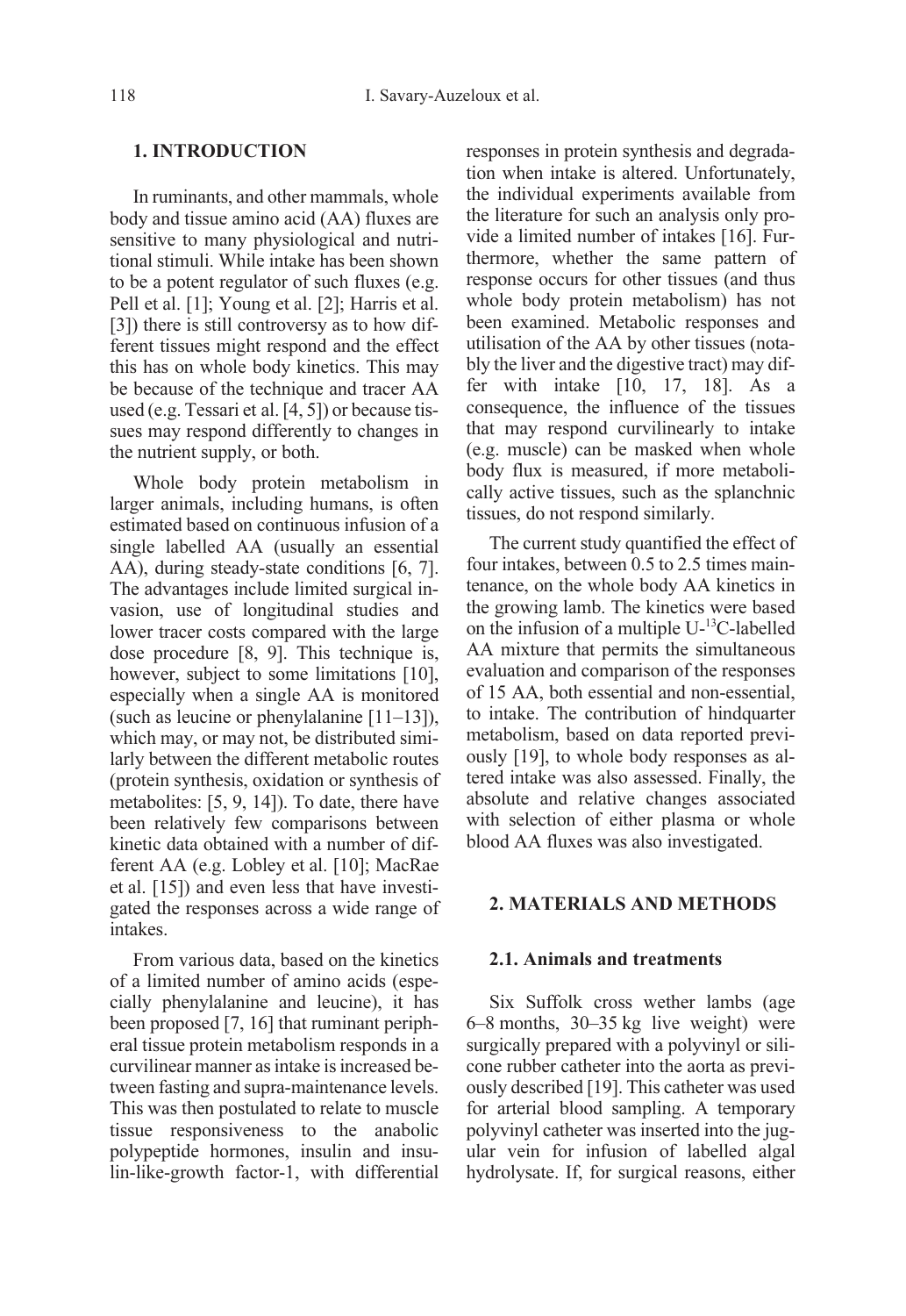of the aortal catheters lost patency they were replaced by either a temporary catheter into an auricular artery (14 infusions) or the right ventricle (6 infusions). Animals were offered grass pellets (10 MJ estimated metabolisable energy  $(ME)$ ·kg<sup>-1</sup> dry matter (DM); 26 g nitrogen·kg–1 DM) supplied daily as twenty-four equal portions each hour using automated feeders. The sheep were offered each of four levels of feed intake (corresponding to approximately 0.5, 1.0, 1.5 and  $2.5 \times$  energy maintenance (M), based on daily M requirements of 400 kJ/kg body weight $^{6.75}$ ) in a Latin Square order, with two repeated animal sequences. The Latin Square design involved pairing of the lower two intakes (0.5 and 1.0 E) and the higher two  $(1.5 \text{ and } 2.5 \text{ E})$ , with the order randomised within and between pairs. This option was selected to minimise any compensatory growth effects, or dietary upsets, consequent to moving between dietary extremes during adjacent measurement periods. Each level of intake was offered for 2 weeks prior to measurements, except for the 0.5 M ration that was fed for 1 week, but was preceded for 7 d with the M intake. Measurements of amino acid kinetics were made on the last day of each period and involved infusion of the U-13C-labelled hydrolysate.

#### 2.2. Infusions and blood sampling

The preparation of the  $[{}^{13}C]AA$  from Celtone-C (Martek Biosciences Corporation, Columbia, MD, USA) was as previously described for algal biomass [10, 20]. Briefly, the dried hydrolysate was diluted in 0.05 M sodium phosphate buffer 0.10 M sodium chloride (100 mL per 1.0 g original Celtone-C powder), filtered under aseptic conditions and 100 mL freeze-dried portions. Immediately prior to use (the day of the infusion) one of these portions was re-suspended in 400 mL sterile water and re-filtered  $(0.2 \mu)$  filter) under aseptic conditions. The AA composition of the hydrolysate was determined by ion-exchange chromatography (Alpha Plus Amino Acid Analyser; Pharmacia-LKB Biochrom Ltd, Cambridge), with L-norleucine as the external standard. The Celtone-C powder contained 300 µmol L-lysine per g at an enrichment of 99 mole % excess (mpe). The concentration of each infusate was determined individually.

The hydrolysate was continuously infused (40 mL infusate $\cdot$ h<sup>-1</sup>) into the jugular vein over a 10 h period regardless of the level of intake. Hourly integrated blood samples were withdrawn continuously by a peristaltic pump from the aortal catheter (or that placed in an auricular artery or the heart) between hours 5 and 9 of infusion [20].

#### 2.3. Laboratory analyses

Approximately, 7 mL of blood was centrifuged at  $1000 g$  for 10 min. A further 1 g of plasma was stored in a micro-centrifuge tube at  $-20$  °C for later preparation and enrichment analyses as the n-butyl heptafluorylbutyryl (HFB) derivatives by chemical ionisation gas chromatography-mass spectrometry (GCMS) as described previously [10], with the D and L proportions of lysine resolved by a chiral column [10]. To another 1 g of plasma was added 0.3 parts, by weight, of a diluted solution of the hydrolysate infusate for measurement of AA concentration by the isotope dilution technique using the t-butyldimethylsilyl derivatives and electron impact GCMS [21]. The blood samples were processed similarly to plasma samples, but involved the addition of an equal volume of ice-cold pure water to induce haemolysis of the samples. Samples of blood and plasma were obtained on the day prior to infusion to provide background (natural abundance) samples for analyses. Due to the preparation of the algal infusate by acid hydrolysis, data are not available for glutamine, asparagine and tryptophan.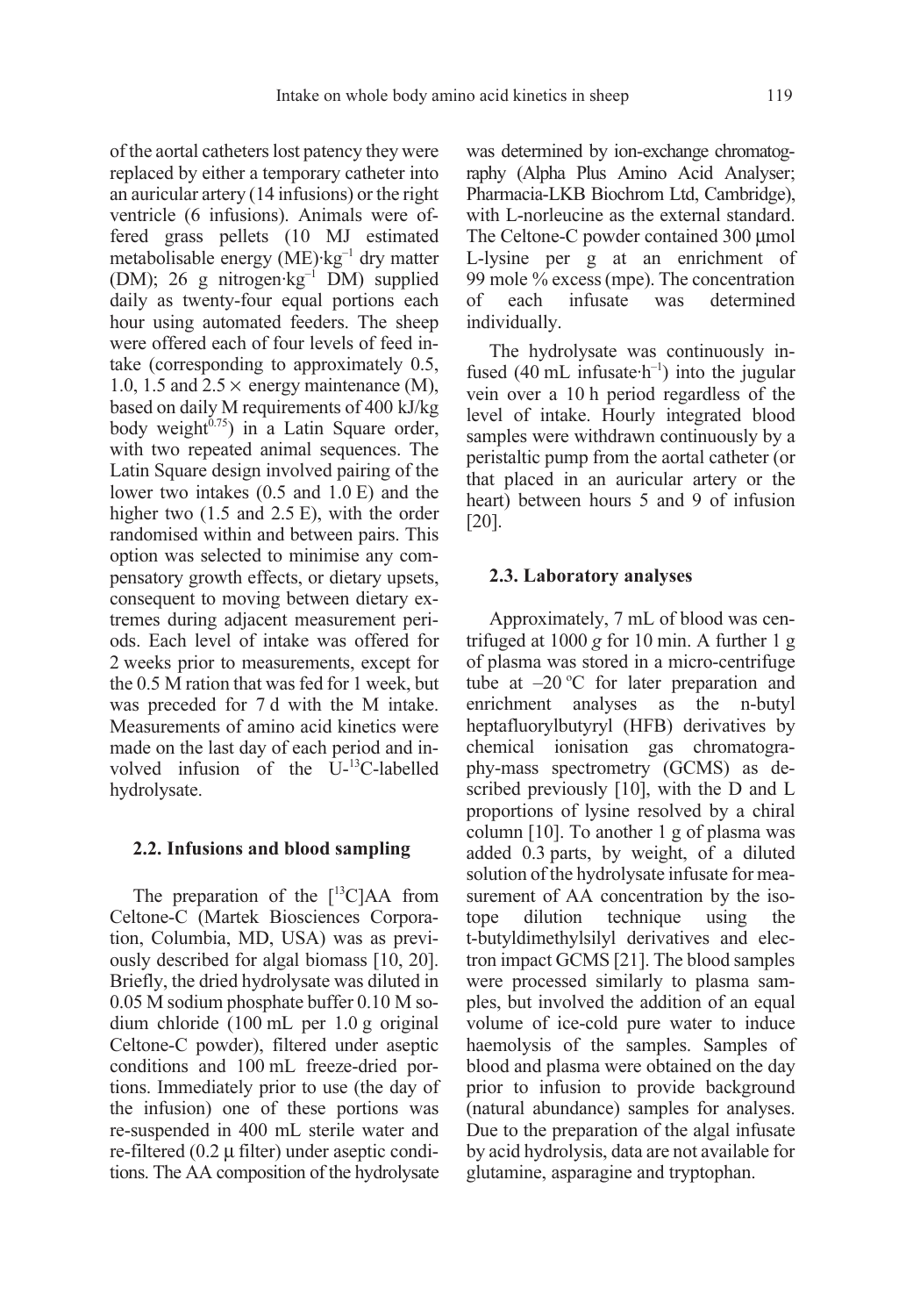### 2.4. Calculations

Whole body irreversible-loss rate (ILR; mmol $\cdot$ h<sup>-1</sup>) for the AA was calculated from:

$$
ILR = (99/mpe_{b(or p)} - 1) \times I,
$$

Where b and p represent the enrichment (mpe) of free AA, in either blood or plasma respectively, and I is the rate of  $[L^{-13}C]AA$ infusion (mmol $\cdot$ h<sup>-1</sup>) in the hydrolysate.

The ILR values were converted to equivalent daily protein flux (PrF;  $g \cdot d^{-1}$ ) by:

 $PrF = ILR \times 24 \times MW_{AA}/(protein content_{AA})$ 

Where  $MW_{AA}$  is the molecular weight of AA (g·mol<sup>-1</sup>) and protein content<sub>AA</sub> is the weight of the AA per 100 g ovine mixed protein deposited during growth  $(g.100 g<sup>-1</sup>$  protein) (from MacRae et al. [22]).

AA kinetics across the hind-quarters were calculated as described previously [19], but with the enrichment of the AAs in the artery (rather than the vena cava) selected as the precursor pools. This allowed more direct comparison with the whole body flux data.

### 2.5. Statistics

Comparisons were made by ANOVA using Genstat 4.1 for Windows (Lawes Educational trust, Rothamstead, Herts). For the main effects, the animals were treated as blocks with period  $\times$  intake as the treatment. In all cases, there was no effect of period and this was excluded. The data were also analysed for both linear and quadratic effects.

### 3. RESULTS

All sheep recovered well from the surgery and during the study consumed all the ration offered. The mean body weight changes ( $\pm$ SEM g·d<sup>-1</sup>) during each 2-week period of feeding were the following: 0.5 M,  $-321 \pm 60.5$ , 1.0 M,  $-24 \pm 39.8$ , 1.5 M,  $+48 \pm 57.3$ , 2.5 M  $+381 \pm 79.6$ .

Haematocrit values were unaffected by intake (mean plasma proportion  $69\% \pm 0.9$ , data not shown). Kinetic data are presented as ILR (mmol $\cdot$ h<sup>-1</sup>), but the equivalent whole body protein fluxes (PrF,  $g \cdot d^{-1}$ ) can be obtained from the conversion factors detailed in the table legends. The statistical effects obtained were identical for both ILR and the corresponding PrF. ILR calculated from plasma enrichments increased with intake  $(P < 0.001)$  for essential (Tab. I), non-essential (Tab. II) and branched chain (BCAA, Tab. III) AA. This increase was linear for all AA, but quadratic (curvilinear) responses were also observed for phenylalanine  $(P = 0.008, \text{ Tab. I})$  and leucine ( $P = 0.049$ , Tab. III), with trends for lysine  $(P = 0.059, \text{ Tab. I})$ , isoleucine  $(P = 0.072,$  Tab. III) and tyrosine  $(P = 0.091,$  Tab. II). For these AA, whole body fluxes at  $2.5 \times M$  intake were much greater than the values obtained at 1.5, 1.0 and 0.5 M intakes. A similar pattern was observed for AA fluxes in blood, with intake-related curvilinear increases for phenylalanine ( $P = 0.013$ ), lysine ( $P = 0.041$ ) and leucine  $(P = 0.012)$ , with a trend for proline ( $P = 0.079$ ) (data not shown).

In absolute terms, plasma PrF values for essential AA at 0.5 M ranged between 101 g·d<sup>-1</sup> for methionine to 190 g·d<sup>-1</sup> for valine and, at 2.5 M, between 218 g·d<sup>-1</sup> for methionine to  $453 \text{ g} \cdot d^{-1}$  for isoleucine (Tabs. I and III). At any intake, the lowest PrF were observed for methionine, histidine, threonine and lysine while the highest values were for phenylalanine plus the BCAA. PrF based on blood enrichments were greater than the corresponding plasma values. These PrF values ranged between 147  $g \cdot d^{-1}$  for methionine to 245  $g \cdot d^{-1}$  for leucine at 0.5 EM and from 286  $g \cdot d^{-1}$  for methionine and 546  $g \cdot d^{-1}$  for phenylalanine at 2.5 EM (full data not shown).

For non-essential AA (Tab. II), the plasma PrF values were more variable than for essential AA, ranging from 45  $g \cdot d^{-1}$  for proline to 301 g·d<sup>-1</sup> for glutamate at 0.5 M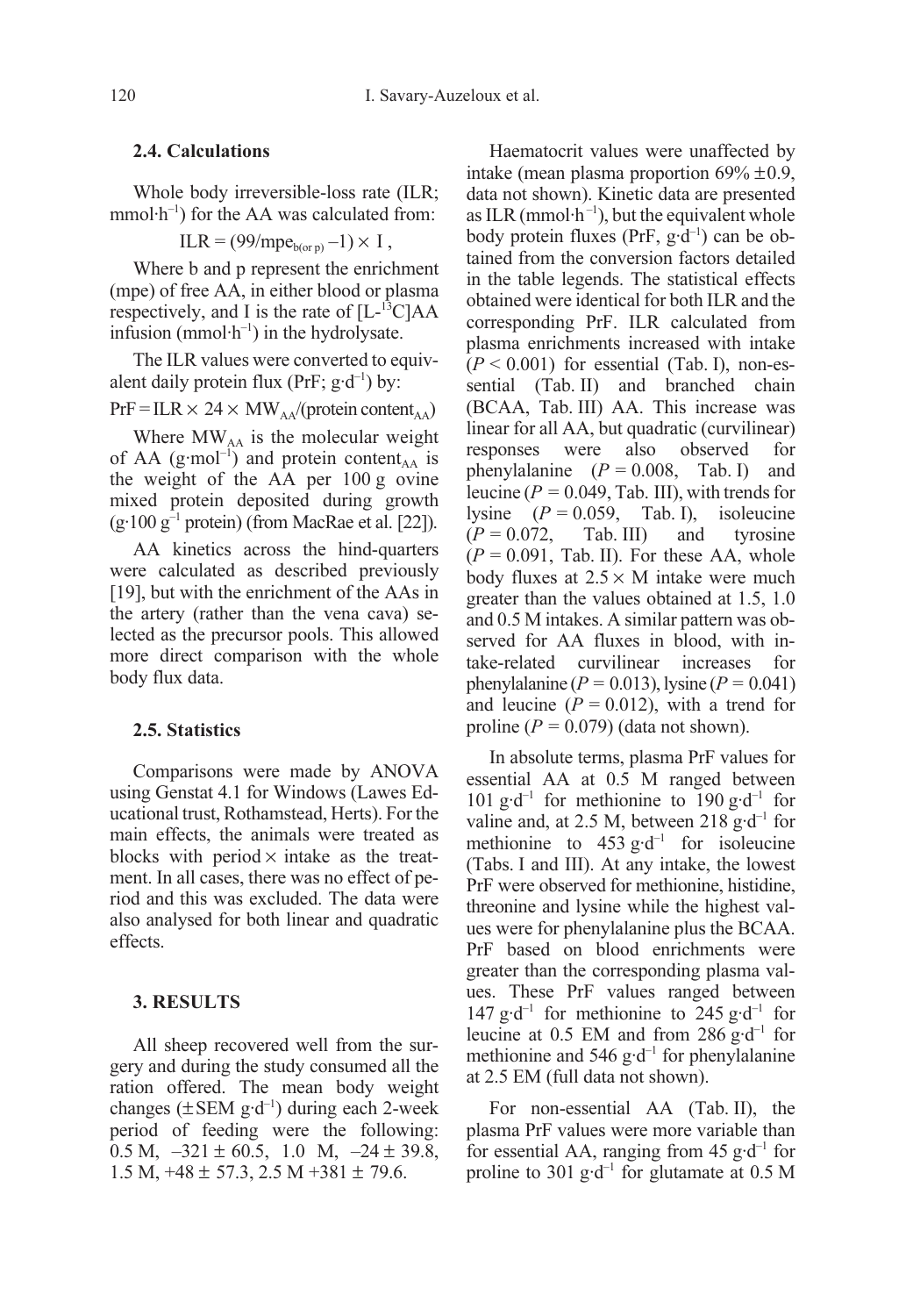| <b>CHANGE</b><br>$\sim$ 110 civ ch-<br>$\frac{1}{2}$<br>$(II, R, mmol·h^{-1}, and mation flux (PrF, or d))$<br>$\sim$ 0.1 on $\frac{1}{2}$<br>لہ دھست<br>$-1701$ energy m.<br>Σ |
|---------------------------------------------------------------------------------------------------------------------------------------------------------------------------------|
| ı<br>$\zeta$<br>nrotain aini<br>$\lceil$ agma Contribution ot<br>ויי ייי<br>$\overline{\phantom{a}}$<br>ור מחוז ספי במזורנה<br>dine<br>ÿ                                        |
|                                                                                                                                                                                 |

| tein flux in plasma $(\frac{9}{0})^n$ .                                                                                                                                                                                 |                    |                     |                       |                     |                       |                       |           |                  |
|-------------------------------------------------------------------------------------------------------------------------------------------------------------------------------------------------------------------------|--------------------|---------------------|-----------------------|---------------------|-----------------------|-----------------------|-----------|------------------|
| Amino acid                                                                                                                                                                                                              |                    | Feed intake         |                       |                     |                       | P values              |           | <b>GED</b>       |
|                                                                                                                                                                                                                         | 0.5M               | 1.0 M               | 1.5 M                 | 2.5 M               | Intake                | Linear                | Quad.     |                  |
| Phenylalanine                                                                                                                                                                                                           |                    |                     |                       |                     |                       |                       |           |                  |
| LR plasma ( $m$ nol· $h^{-1}$ )                                                                                                                                                                                         | 1.36               |                     |                       |                     |                       |                       |           |                  |
| Pr<br>F plasma $(\mathrm{g}{\cdot}\mathrm{d}^{-1})$                                                                                                                                                                     |                    | 1.62                | 1.98<br>230<br>17.7   | 3.31<br>386<br>14.8 | $-0.001$              | $\frac{0.001}{0.001}$ | 0.008     | $0.14$<br>$16.2$ |
| Hindlimb contribution plasma (%)"<br>Histidine<br>ILR plasma (mmol·h <sup>-l</sup> )<br>PrF plasma (g·d <sup>-l</sup> )                                                                                                 | 158<br>23.0        | 19.7                |                       |                     |                       |                       |           |                  |
|                                                                                                                                                                                                                         | 0.79               |                     |                       |                     |                       |                       |           |                  |
|                                                                                                                                                                                                                         | 134                | $\frac{0.90}{151}$  |                       |                     | $\frac{0.001}{0.001}$ | $\frac{0.001}{0.001}$ | <b>SS</b> | $0.09$<br>14.8   |
| Hindlimb contribution plasma (%) <sup>ª</sup>                                                                                                                                                                           | 26.1               | 23.6                | $\frac{13}{17}$       | $\frac{132}{13}$    |                       |                       |           |                  |
|                                                                                                                                                                                                                         |                    |                     |                       |                     |                       |                       |           |                  |
|                                                                                                                                                                                                                         | 1.99               |                     |                       |                     |                       |                       |           | 0.28             |
|                                                                                                                                                                                                                         |                    | 2.72<br>189         | 3.32<br>23 12<br>19 2 | 4.81<br>335<br>20.7 | $\frac{0.001}{0.001}$ | $\frac{0.001}{0.001}$ | <b>SS</b> |                  |
| Threonine<br>ILR plasma (mmol·h <sup>-l</sup> )<br>PrF plasma (g·d <sup>-l</sup> )<br>Hindlimb contribution plasma (%) <sup>ª</sup>                                                                                     | $\frac{139}{21.4}$ | 18.9                |                       |                     |                       |                       |           |                  |
|                                                                                                                                                                                                                         |                    |                     |                       |                     |                       |                       |           |                  |
|                                                                                                                                                                                                                         |                    |                     |                       |                     |                       |                       |           |                  |
|                                                                                                                                                                                                                         | 2.40<br>153        | 2.93<br>187<br>15.9 | 3.37<br>215<br>17.7   |                     | $\frac{0.001}{0.001}$ | $\frac{0.001}{0.001}$ | 0.059     | $0.23$<br>14.9   |
|                                                                                                                                                                                                                         | 16.5               |                     |                       | 523<br>322<br>16.8  |                       |                       |           |                  |
|                                                                                                                                                                                                                         |                    |                     |                       |                     |                       |                       |           |                  |
|                                                                                                                                                                                                                         | 0.43               | 0.68                |                       |                     |                       |                       |           |                  |
| Lysine<br>ILR plasma (mmol·h <sup>-1</sup> )<br>PrF plasma (g·d <sup>-1</sup> )<br>Hindlimb contribution plasma (%) <sup>4</sup><br>Methionine<br>ILR plasma (mmol·h <sup>-1</sup> )<br>PrF plasma (g·g <sup>-1</sup> ) | $\overline{101}$   | 162                 | 0.65<br>155           | 0.92<br>218<br>16.3 | $-0.001$              | $\frac{0.001}{0.001}$ | <b>SS</b> | 0.06             |
| Hindlimb contribution plasma (%) <sup>ª</sup>                                                                                                                                                                           | $\overline{19}$    | 10.5                | 17.5                  |                     |                       |                       |           |                  |
| Hindlimb protein synthesis was calculated using the arterio-venous technique as previously described by Hoskin et al. [19]                                                                                              |                    |                     |                       |                     |                       |                       |           |                  |

Intake on whole body amino acid kinetics in sheep 121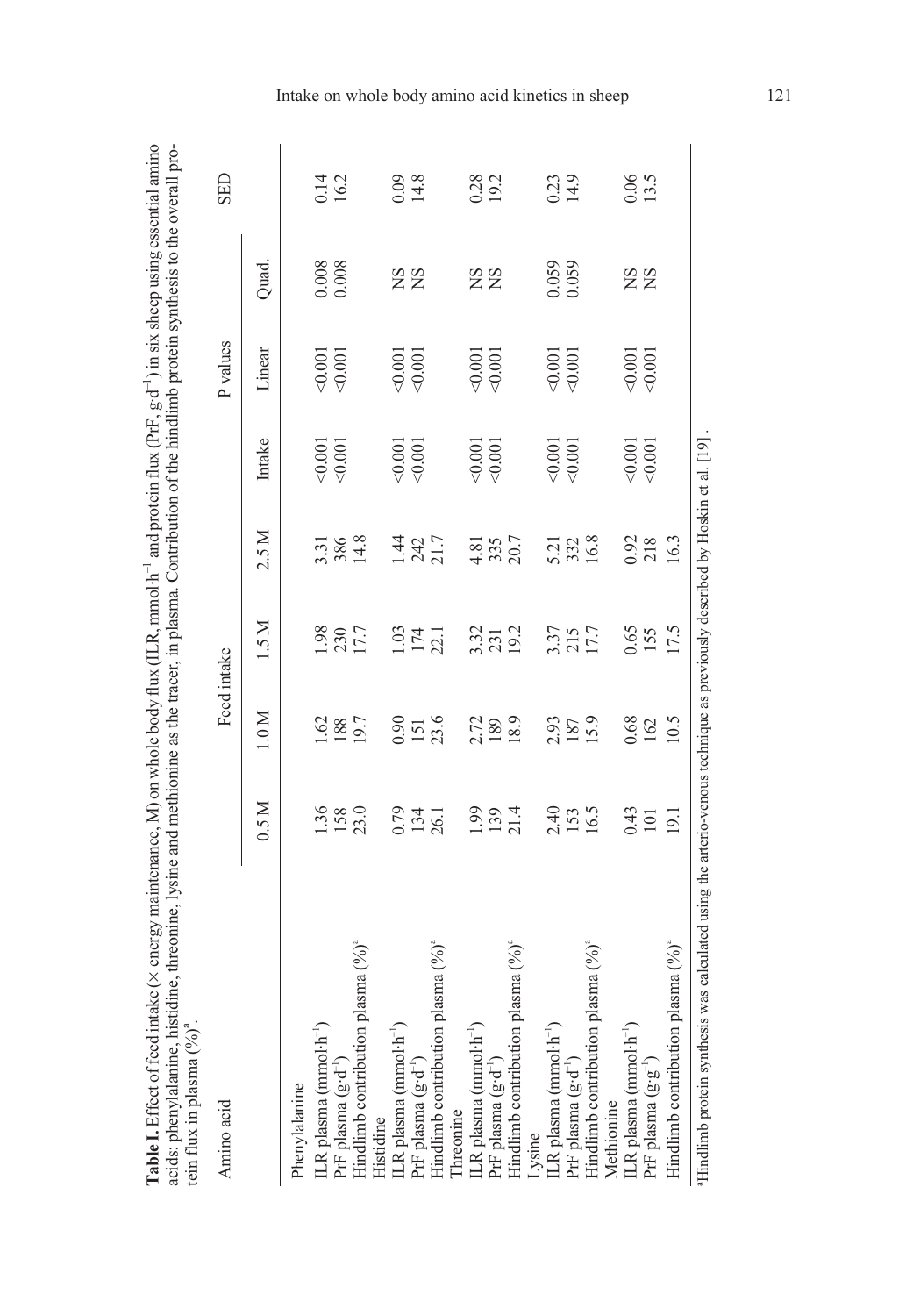| j                                                                |                                                                                                                                                                                                                                                                                                                                                                                                                                                                            |                          |
|------------------------------------------------------------------|----------------------------------------------------------------------------------------------------------------------------------------------------------------------------------------------------------------------------------------------------------------------------------------------------------------------------------------------------------------------------------------------------------------------------------------------------------------------------|--------------------------|
| $5 - 1$                                                          |                                                                                                                                                                                                                                                                                                                                                                                                                                                                            |                          |
|                                                                  |                                                                                                                                                                                                                                                                                                                                                                                                                                                                            |                          |
|                                                                  | 人名英阿尔                                                                                                                                                                                                                                                                                                                                                                                                                                                                      |                          |
|                                                                  |                                                                                                                                                                                                                                                                                                                                                                                                                                                                            |                          |
|                                                                  |                                                                                                                                                                                                                                                                                                                                                                                                                                                                            |                          |
|                                                                  |                                                                                                                                                                                                                                                                                                                                                                                                                                                                            |                          |
|                                                                  |                                                                                                                                                                                                                                                                                                                                                                                                                                                                            |                          |
| $\mathbb{R}$ or $\mathbb{R}$ or $\mathbb{R}$ to $\mathbb{R}^2$ . | $\sim$ asset of the second $\sim$                                                                                                                                                                                                                                                                                                                                                                                                                                          |                          |
|                                                                  |                                                                                                                                                                                                                                                                                                                                                                                                                                                                            |                          |
| $\ln v$ (PrF $\sigma$ .                                          |                                                                                                                                                                                                                                                                                                                                                                                                                                                                            |                          |
|                                                                  |                                                                                                                                                                                                                                                                                                                                                                                                                                                                            |                          |
|                                                                  |                                                                                                                                                                                                                                                                                                                                                                                                                                                                            |                          |
|                                                                  | locmo I antribution of                                                                                                                                                                                                                                                                                                                                                                                                                                                     |                          |
|                                                                  |                                                                                                                                                                                                                                                                                                                                                                                                                                                                            |                          |
| $\frac{1}{2}$                                                    |                                                                                                                                                                                                                                                                                                                                                                                                                                                                            |                          |
| l                                                                | i<br>1                                                                                                                                                                                                                                                                                                                                                                                                                                                                     |                          |
| $\overline{AB}$ P mmolin <sup>-1</sup> ) and                     |                                                                                                                                                                                                                                                                                                                                                                                                                                                                            |                          |
|                                                                  | j                                                                                                                                                                                                                                                                                                                                                                                                                                                                          |                          |
|                                                                  | T                                                                                                                                                                                                                                                                                                                                                                                                                                                                          |                          |
|                                                                  |                                                                                                                                                                                                                                                                                                                                                                                                                                                                            |                          |
|                                                                  |                                                                                                                                                                                                                                                                                                                                                                                                                                                                            |                          |
|                                                                  |                                                                                                                                                                                                                                                                                                                                                                                                                                                                            |                          |
| Ş                                                                |                                                                                                                                                                                                                                                                                                                                                                                                                                                                            |                          |
| $\alpha$ maintenance $M$ on $\alpha$                             | $\sim$ $\sim$ $\sim$ $\sim$                                                                                                                                                                                                                                                                                                                                                                                                                                                |                          |
|                                                                  |                                                                                                                                                                                                                                                                                                                                                                                                                                                                            |                          |
|                                                                  |                                                                                                                                                                                                                                                                                                                                                                                                                                                                            |                          |
|                                                                  | $\frac{1}{2} \left( \frac{1}{2} \right) \left( \frac{1}{2} \right) \left( \frac{1}{2} \right) \left( \frac{1}{2} \right) \left( \frac{1}{2} \right) \left( \frac{1}{2} \right) \left( \frac{1}{2} \right) \left( \frac{1}{2} \right) \left( \frac{1}{2} \right) \left( \frac{1}{2} \right) \left( \frac{1}{2} \right) \left( \frac{1}{2} \right) \left( \frac{1}{2} \right) \left( \frac{1}{2} \right) \left( \frac{1}{2} \right) \left( \frac{1}{2} \right) \left( \frac$ |                          |
|                                                                  | ۔<br>م                                                                                                                                                                                                                                                                                                                                                                                                                                                                     |                          |
|                                                                  |                                                                                                                                                                                                                                                                                                                                                                                                                                                                            |                          |
| j                                                                |                                                                                                                                                                                                                                                                                                                                                                                                                                                                            |                          |
| .<br>5<br>5<br>5<br>5<br>.                                       |                                                                                                                                                                                                                                                                                                                                                                                                                                                                            | $\overline{\phantom{0}}$ |
| rala VIA                                                         | ne se<br>i<br>E                                                                                                                                                                                                                                                                                                                                                                                                                                                            |                          |
|                                                                  |                                                                                                                                                                                                                                                                                                                                                                                                                                                                            | ma                       |
|                                                                  |                                                                                                                                                                                                                                                                                                                                                                                                                                                                            |                          |
|                                                                  | $\ddot{\phantom{a}}$                                                                                                                                                                                                                                                                                                                                                                                                                                                       |                          |
|                                                                  | $\frac{1}{2}$                                                                                                                                                                                                                                                                                                                                                                                                                                                              |                          |
|                                                                  |                                                                                                                                                                                                                                                                                                                                                                                                                                                                            | Í                        |
| トーン・コンピューター                                                      |                                                                                                                                                                                                                                                                                                                                                                                                                                                                            |                          |
|                                                                  |                                                                                                                                                                                                                                                                                                                                                                                                                                                                            |                          |

| Amino acid                                                                 |      | Feed intake    |        |       |        | P values |        | <b>GED</b> |
|----------------------------------------------------------------------------|------|----------------|--------|-------|--------|----------|--------|------------|
|                                                                            | 0.5M | $1.0 M$        | 1.5 M  | 2.5 M | Intake | Linear   | Quad.  |            |
| Alanine                                                                    |      |                |        |       |        |          |        |            |
| $ILR$ plasma (mmol $\cdot h^{-1}$ )                                        | 4.60 | 5.49           | 6.76   | 9.16  | 0.001  | 0.001    | ΧŠ     | 0.73       |
| PrF plasma $(g \cdot d^{-1})$                                              | 161  | 192            | 237    | 321   | 0.001  | 0.001    | SN     | 25.7       |
| Hindlimb contribution plasma (%) <sup>ª</sup>                              | 15.9 | 15.3           | 15.7   | 12.7  |        |          |        |            |
| Glycine                                                                    |      |                |        |       |        |          |        |            |
| ILR plasma ( $mmol·h-1$ )                                                  | 5.38 | 6.40           | 6.95   | 9.42  | 0.001  | 0.001    | SN     | 0.28       |
| Pr<br>F plasma $(\mathrm{g\cdot d}^{-1})$                                  | 129  | 154            | 167    | 226   | 0.001  | 0.001    | SN     | 6.8        |
| Hindlimb contribution plasma (%) <sup>ª</sup>                              | 24.8 | 16.3           | 16.7   | 15.2  |        |          |        |            |
| Serine                                                                     |      |                |        |       |        |          |        |            |
| ILR plasma (mmol·h <sup>-1</sup> )                                         | 2.24 | 3.14           | 3.74   | 5.45  | 0.001  | 0.001    | SN     | 0.36       |
| Pr<br>F plasma $(\mathbf{g}\!\cdot\!\mathbf{d}^{-\!1})$                    | 138  | 193            | 230    | 335   | 0.001  | 0.001    | SN     | 22.1       |
| Hindlimb contribution plasma (%) <sup>ª</sup>                              | 19.3 | 17.4           | 17.8   | 17.0  |        |          |        |            |
| Proline                                                                    |      |                |        |       |        |          |        |            |
| ILR plasma $(mmol \cdot h^{-1})$                                           | 0.97 | 1.18           | 1.48   | 2.33  | 0.001  | 0.001    | SN     | 0.16       |
| PrF plasma (g·d <sup>-1</sup> )                                            | 45   | 54             | $68\,$ | 107   | 0.001  | 0.001    | SN     | 7.4        |
| Hindlimb contribution plasma $(96)^a$                                      | 31.2 | 27.9           | 27.6   | 22.7  |        |          |        |            |
| Aspartate                                                                  |      |                |        |       |        |          |        |            |
| $ILR$ plasma (mmol $\cdot h^{-1}$ )                                        | 1.69 | 2.02           | 2.81   | 4.33  | 0.001  | 0.001    | $^{2}$ | 0.37       |
| Pr<br>F plasma $(\mathbf{g}\!\cdot\!\mathbf{d}^{\neg\!\top\!\!\!\!\cdot})$ | 76   | $\overline{9}$ | 127    | 196   | 0.001  | 0.001    | SN     | 16.8       |

### 122 I. Savary-Auzeloux et al.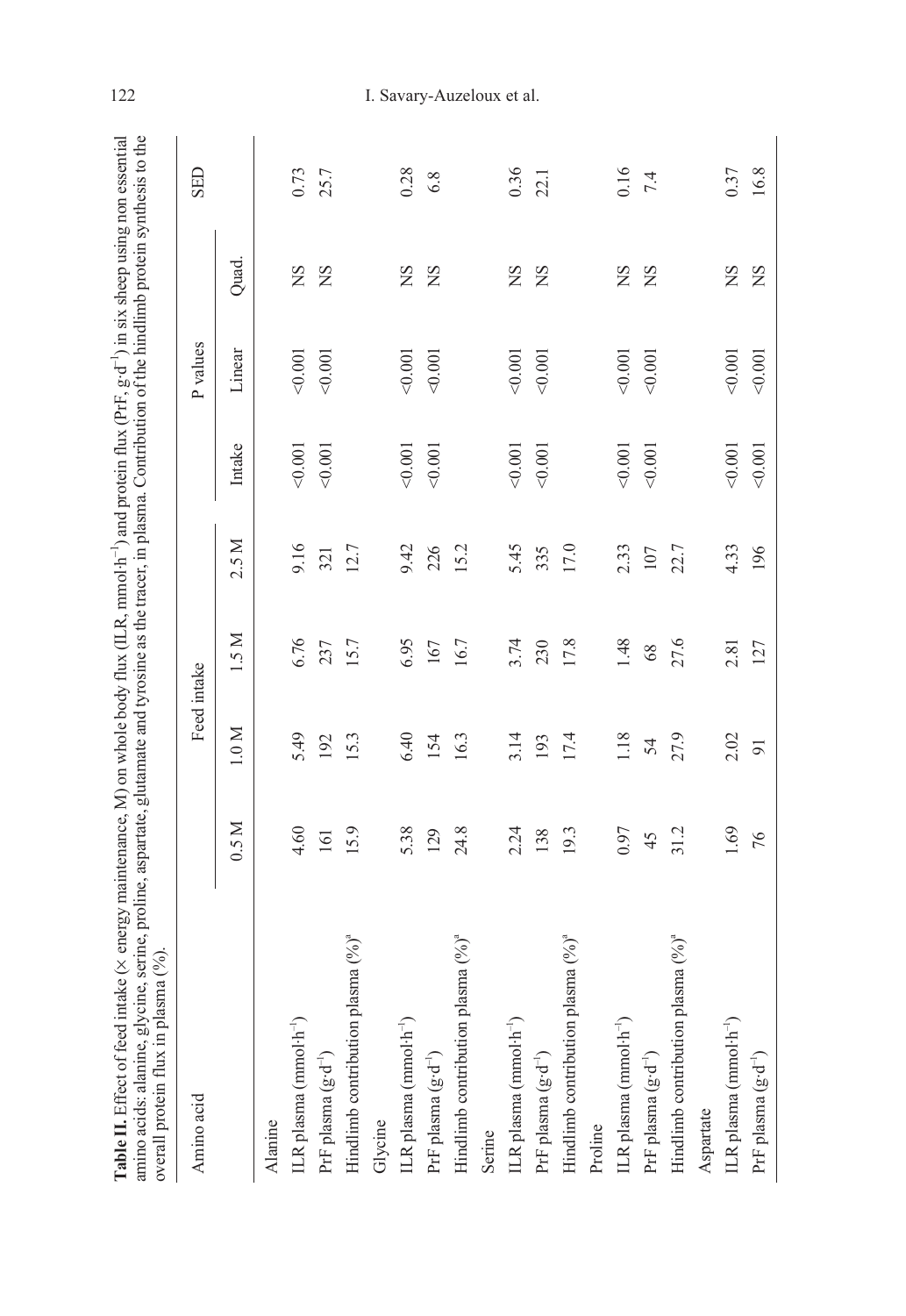| Amino acid                                    |             | Feed intake |             |             |        | P values |           | <b>SED</b> |
|-----------------------------------------------|-------------|-------------|-------------|-------------|--------|----------|-----------|------------|
|                                               | 0.5 M       | 1.0 M       | 1.5 M       | 2.5 M       | Intake | Linear   | Quad.     |            |
| Hindlimb contribution plasma $(% ^{6})^{a}$   | $_{\rm nd}$ | Pu          | $_{\rm nd}$ | $_{\rm nd}$ |        |          |           |            |
| Glutamate                                     |             |             |             |             |        |          |           |            |
| ILR plasma (mmol·h <sup>-1</sup> )            | 9.23        | 10.75       | 12.26       | 16.00       | 0.001  | 0.001    | <b>SN</b> | 0.79       |
| Pr<br>F plasma $(g{\cdot}d^{-1})$             | 301         | 351         | 401         | 523         | 0.001  | 0.001    | <b>SN</b> | 25.8       |
| Hindlimb contribution plasma (%) <sup>ª</sup> | $_{\rm nd}$ | $_{\rm nd}$ | $_{\rm nd}$ | $_{\rm nd}$ |        |          |           |            |
| Tyrosine                                      |             |             |             |             |        |          |           |            |
| ILR plasma (mmol·h <sup>-1</sup> )            | 0.99        | 1.32        | 1.57        | 2.65        | 0.001  | 0.001    | 0.094     | 0.14       |
| PrF plasma (g·d <sup>-1</sup> )               | 158         | 213         | 253         | 426         | 0.001  | 0.001    | 0.094     | 23.2       |
| Hindlimb contribution plasma (%) <sup>ª</sup> | 22.5        | 18.1        | 17.7        | 15.7        |        |          |           |            |

 $\label{eq:tableI} \begin{aligned} \textbf{Table II.}~(continued). \end{aligned}$ Table II. (continued).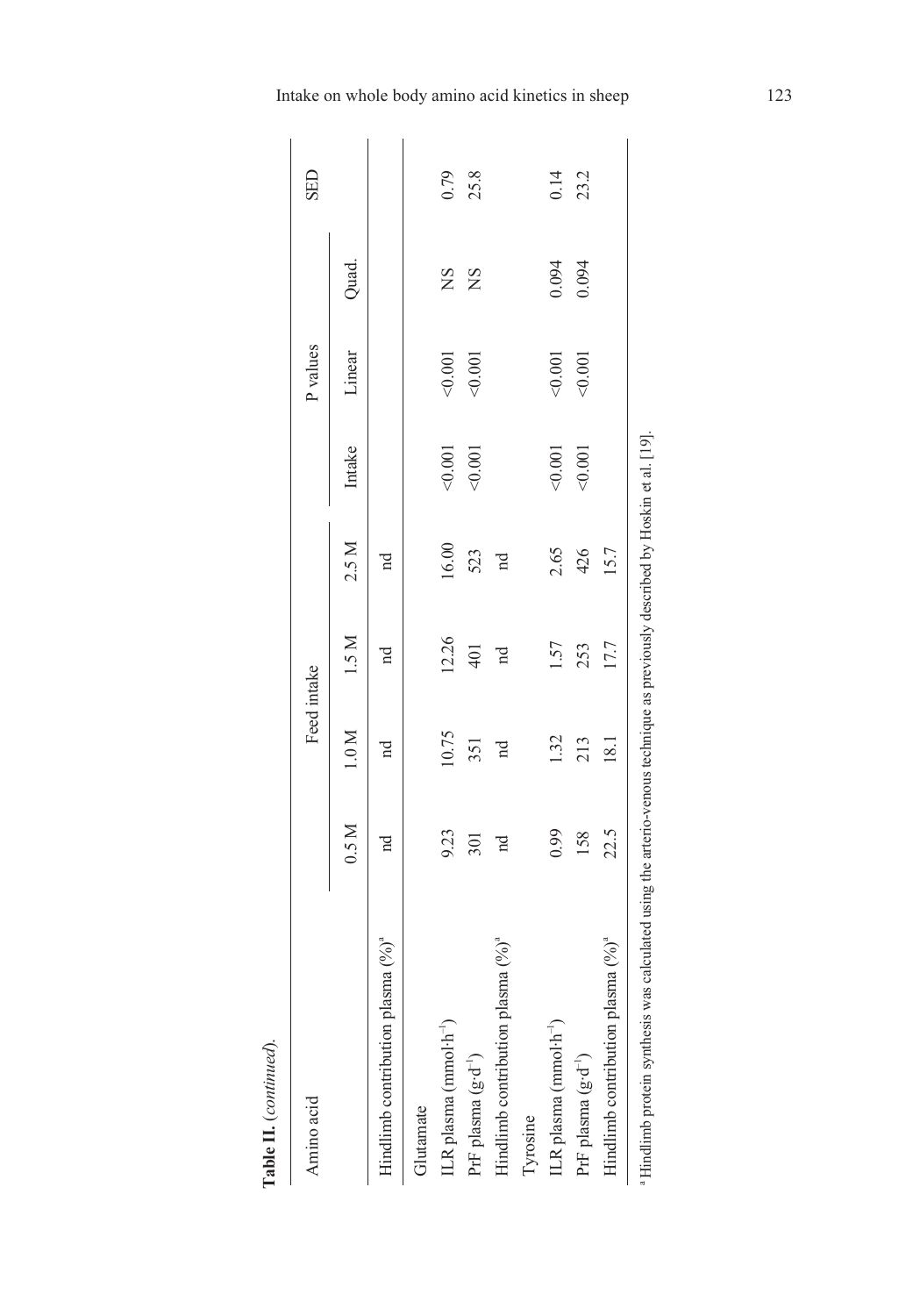| Amino acid                                    |       | Feed intake |       |       |         | P values |       | <b>GED</b> |
|-----------------------------------------------|-------|-------------|-------|-------|---------|----------|-------|------------|
|                                               | 0.5 M | $1.0 M$     | 1.5 M | 2.5 M | Intake  | Linear   | Quad. |            |
| Valine                                        |       |             |       |       |         |          |       |            |
| ILR plasma (mmol·h <sup>-1</sup> )            | 2.84  | 3.51        | 4.42  | 6.54  | 0.001   | < 0.001  | ΧS    | 0.43       |
| PrF plasma (g·d <sup>-1</sup> )               | 190   | 235         | 295   | 437   | < 0.001 | 0.001    | SN    | 28.9       |
| Hindlimb contribution plasma $(% ^{6})^{a}$   | 21.2  | 17.7        | 20.2  | 23.9  |         |          |       |            |
| Leucine                                       |       |             |       |       |         |          |       |            |
| ILR plasma (mmol·h <sup>-1</sup> )            | 3.23  | 3.84        | 4.70  | 7.52  | 40.001  | < 0.001  | 0.049 | 0.38       |
| PrF plasma (g·d <sup>-1</sup> )               | 164   | 195         | 238   | 381   | 0.001   | < 0.001  | 0.049 | 19.5       |
| Hindlimb contribution plasma $(96)^a$         | 22.4  | 23.0        | 23.2  | 24.2  |         |          |       |            |
| Isoleucine                                    |       |             |       |       |         |          |       |            |
| ILR plasma (mmol·h <sup>-1</sup> )            | 1.51  | 1.92        | 2.36  | 3.89  | 40.001  | 0.001    | 0.074 | 0.20       |
| PrF plasma (g·d <sup>-1</sup> )               | 176   | 224         | 275   | 453   | 0.001   | 0.001    | 0.074 | 23.8       |
| Hindlimb contribution plasma (%) <sup>ª</sup> | 20.1  | 18.1        | 21.9  | 20.9  |         |          |       |            |

## 124 I. Savary-Auzeloux et al.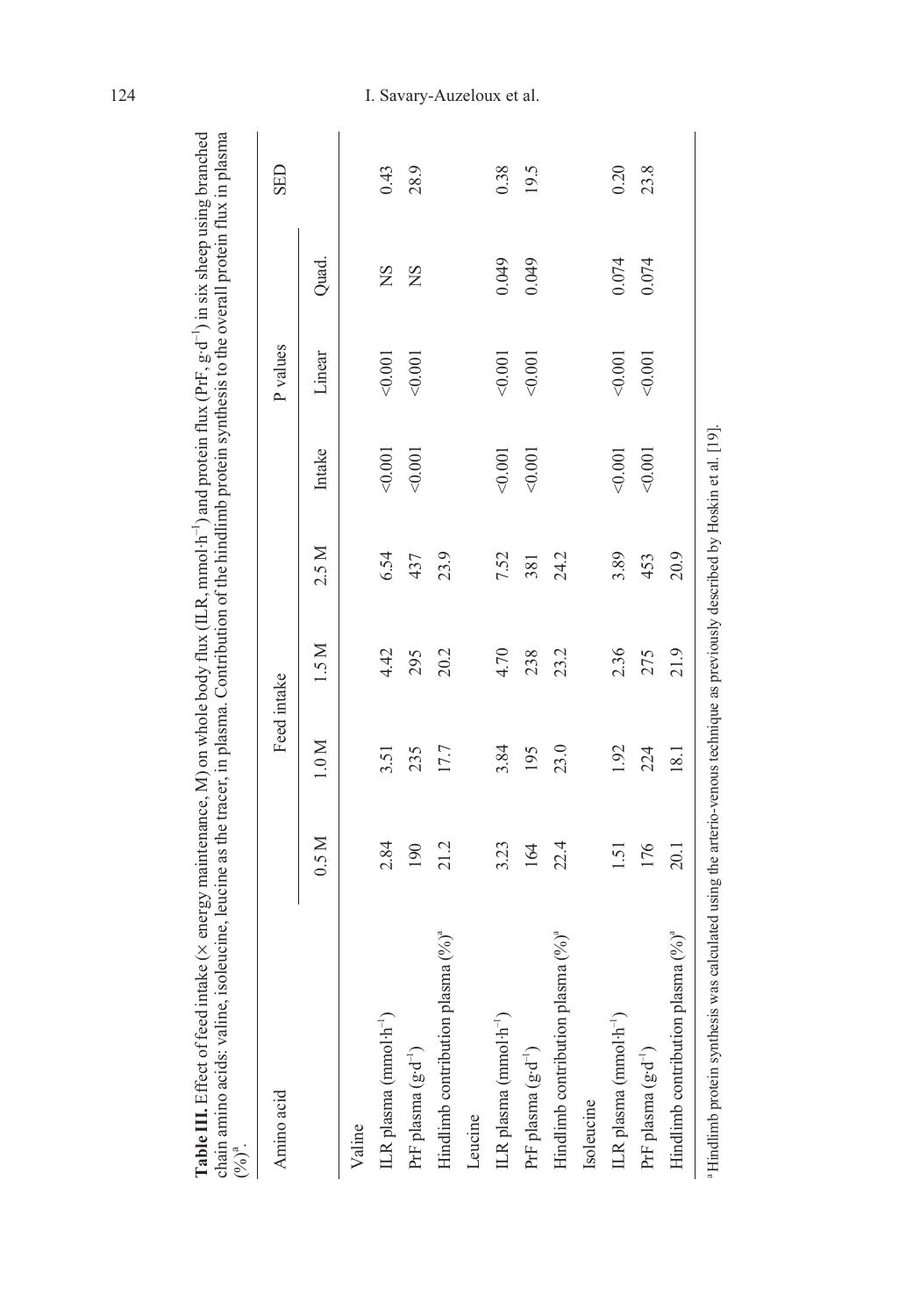and from  $107$  g·d<sup>-1</sup> and  $523$  g·d<sup>-1</sup> for the same AA at  $2.5$  M. Again blood PrF were greater than the corresponding values based on plasma. These PrF values ranged between 87 g·d<sup>-1</sup> for proline to 738 g·d<sup>-1</sup> for glutamate at 0.5 M and from 186 g·d<sup>-1</sup> for proline to 1319 g·d<sup>-1</sup> for glutamate at 2.5 M (full data not shown).

Based on the use of the arterial AA enrichments (either plasma or blood) as the common precursor, the hind-quarter contribution to the whole body protein flux was estimated. Within each AA and precursor pool, this contribution was unaltered by the intake. For data based on plasma enrichments and concentrations, at 0.5 M, the hind-quarter contribution to total protein flux ranged from 16% for lysine and alanine to 31% for proline; at 2.5 M, the values ranged from 12–16% for phenylalanine, alanine and lysine to 24% for valine and leucine.

### 4. DISCUSSION

The difference in the estimation of whole body protein flux, or protein synthesis in the muscle, using different amino acids as tracers has already been extensively studied using the flooding dose [6] or the continuous infusion [3–6, 10, 23] techniques. These studies concluded that the calculation of the protein fluxes could vary depending on the AA used as a tracer.

The current experiment covered a greater number of AA and a wider range of intakes than those reported previously and thus allowed a more extensive evaluation of any differences between the tracers. This also included comparisons between essential and non-essential AA, where only limited information is available (e.g. Biolo et al. [17]; Chung et al. [24]). The data at 1.5 M were similar to those from a comparable intake in an earlier study [10], but were lower for some non essential AA (plasma  $ILR =$ 10.34 mmol·h<sup>-1</sup> vs. 6.95 mmol·h<sup>-1</sup> for glycine,

 $17.12$  mmol·h<sup>-1</sup> vs.  $12.26$  mmol·h<sup>-1</sup> for glutamate, 5.43 mmol·h<sup>-1</sup> vs. 2.81 mmol·h<sup>-1</sup> for aspartate). The differences for the dicarboxylic AA may relate to preparation procedures for the HFB-derivatives, where hydrolysis of plasma glutamine and asparagine can occur leading to lower enrichments and higher ILR.

When ILR were converted to PrF, there were disparities between the various AA. In agreement with previous observations at a single intake [10], the plasma PrF could be separated into 3 groups with histidine, methionine, aspartate, glycine and proline having the lowest values (ranging from 68.2 to 174.1 g·d<sup>-1</sup> at 1.5 M); isoleucine, valine and glutamate having the highest values (ranging from 274.9 to 400.5  $g \cdot d^{-1}$  at 1.5 M) and leucine, lysine, phenylalanine, threonine, alanine, serine and tyrosine having intermediate values (ranging from 214.5 to 252.9 g·d<sup>-1</sup> at 1.5 M). This hierarchy was maintained across all the intakes. The disparities between the PrF obtained for the different AA can be explained in different ways:

(a) Estimates of whole body flux are based on enrichments of systemic (arterial) AA and are influenced by the differential removal of absorbed AA by the splanchnic tissues. Both the gastrointestinal tract (GIT) and liver can modify the amount of AA available to peripheral tissues and circulation. The GIT does remove large quantities of glutamine and glutamate [18, 25–27]. Furthermore, between 30 and 80% of AA disappearing from the lumen do not appear in the portal vein [15, 27–29] and are used as energy substrates to support protein turnover within the tissues of the digestive tract. Although, the essential AA do not appear to be used preferentially by the GIT [15, 27] this is not the case for the liver where net removals may range from 10–100% [30, 31]. Hepatic metabolism therefore will alter both the amount and pattern of AA that enters the systemic circulation and is available to [32]. For example, the ovine liver removes small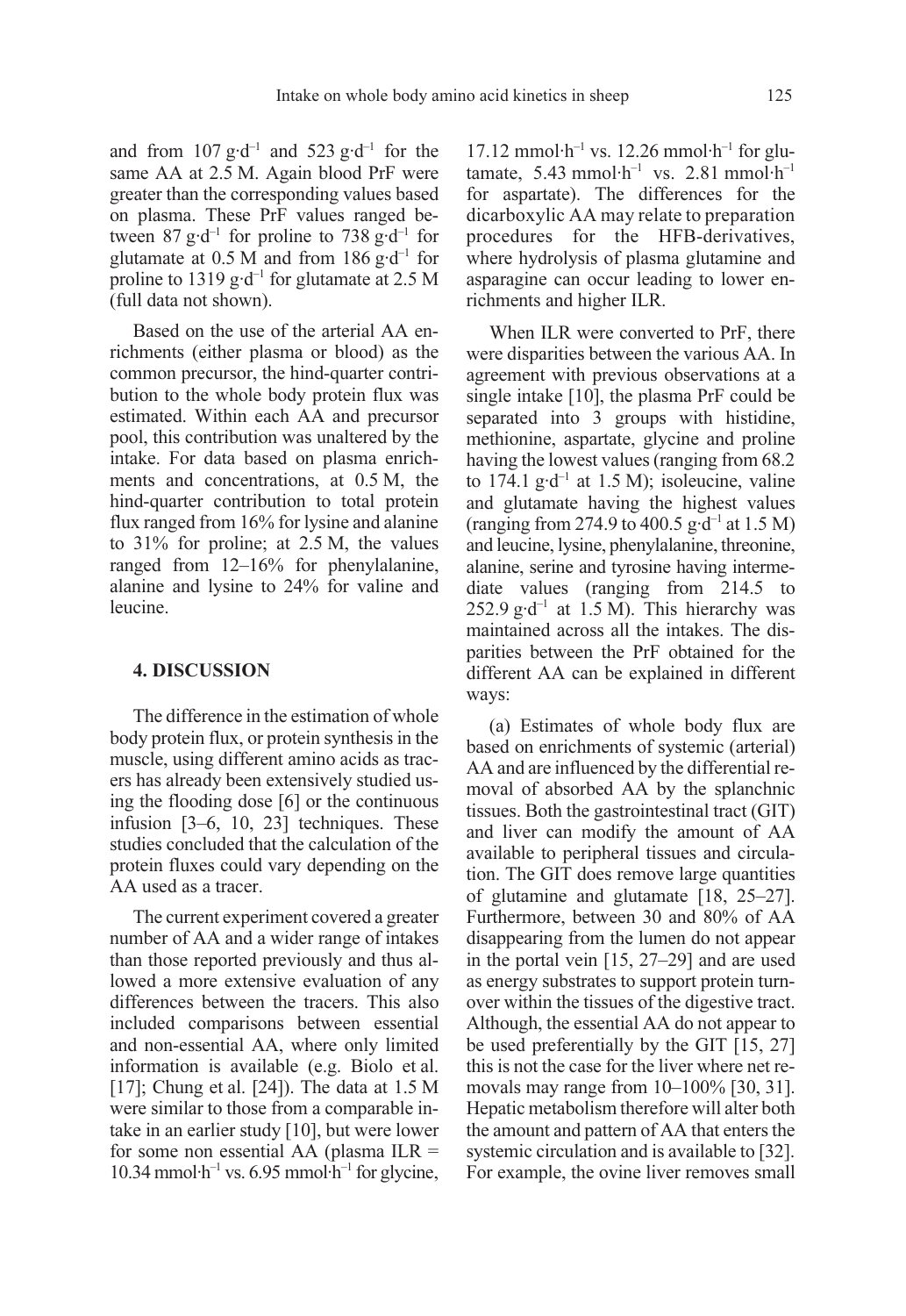amounts of absorbed BCAA [30, 31] but a large proportion of histidine and phenylalanine are removed to support the synthesis of export proteins [33]. For the peripheral tissues (especially muscle), the BCAA have a major role in the regulation of protein synthesis [34, 35] and hepatic bypass may act as an important signal of increased nutrient (protein) supply.

Further differences in tissue extractions relate to the site of amino acid catabolism, with the liver being the main site for several essential AA (e.g. methionine, histidine, phenylalanine) while others (e.g. the BCAA, lysine and threonine) can be metabolised by other tissues (e.g. Papet et al. [36]; LeFloc'h et al. [37]). The gut tissues are also capable of AA oxidation (leucine: [38]) and contain the enzymes responsible for the transamination and dehydrogenation of the BCAA [36]. The data concerning the catabolism of other essential AA in the digestive tract remain scarce (see Lobley [39]). The non essential AA are also catabolised across the PDV (alanine, glutamate and glutamine: [40]). Consequently, the relative contribution of the gut, the liver and the peripheral tissues to each AA oxidation is difficult to evaluate.

Together, these metabolic fates of AA across the splanchnic tissues dilute the inflow of AA into the peripheral circulation and alter the apparent systemic flux.

(b) While flows through the plasma (or blood) pools arise from the absorption plus the release from protein breakdown, in the case of the essential AA, there is also a potential input from the de novo synthesis for the non-essential AA. This will increase the apparent PrF. The extent of synthesis and inter-conversion varies with species as well as the nutritional and physiological state (e.g. Wolff et al. [18]; Chung et al. [24]). For sheep, although serine is converted to glycine [41], the converse does not occur ([42] and unpublished results). This will lead to higher PrF for serine compared with glycine. Under these circumstances glycine would function as a 'quasi' essential AA and yields PrF values similar to many of the essential AA, as observed in the current study.

(c) The transfer of AA from the erythrocytes or plasma to the individual tissues can vary and alter the apparent flux. Whether direct exchange occurs between erythrocytes and tissue is still a matter of a debate both in the liver [10, 37, 43, 44] and the hind-quarter [20]. However, recent work from Lobley et al. [31] provides support for the hypothesis that the erythrocytes probably play a minor role in the AA exchanges across the splanchnic tissues in sheep. Similarly, companion data from the current study indicated that the majority of lysine transfers  $(> 90\%)$ across the hind-quarters is from plasma [20]. The minor role of erythrocytes in lysine metabolism appears to extend to the other AA because net uptakes were similar between plasma and blood (data not shown), while the hind-quarter contributions to the daily protein flux were lower when blood rather than plasma transfers were calculated. Any involvement of the erythrocytes will increase the apparent flux transfers due to the low enrichments of red blood cell AA [10, 20], as was reflected in the higher ILR when the results were expressed with whole blood rather than plasma.

Across the different intakes, the ILR (and PrF) increased regularly and in a linear manner for the majority of the AA. For some AA (phenylalanine, lysine, leucine, isoleucine and tyrosine), this increase followed a curvilinear pattern, but this effect was dominated by the greater proportional increase in the fluxes at 2.5 M compared with the differences obtained between 0.5, 1 or 1.5 M. Whole body protein metabolism is the result of the accumulation of the different metabolic events occurring in the tissues (> 85% from the GIT, liver, muscle, skin and bone [8]). The relative proportion of each tissue to overall protein metabolism could vary with the level of intake, due to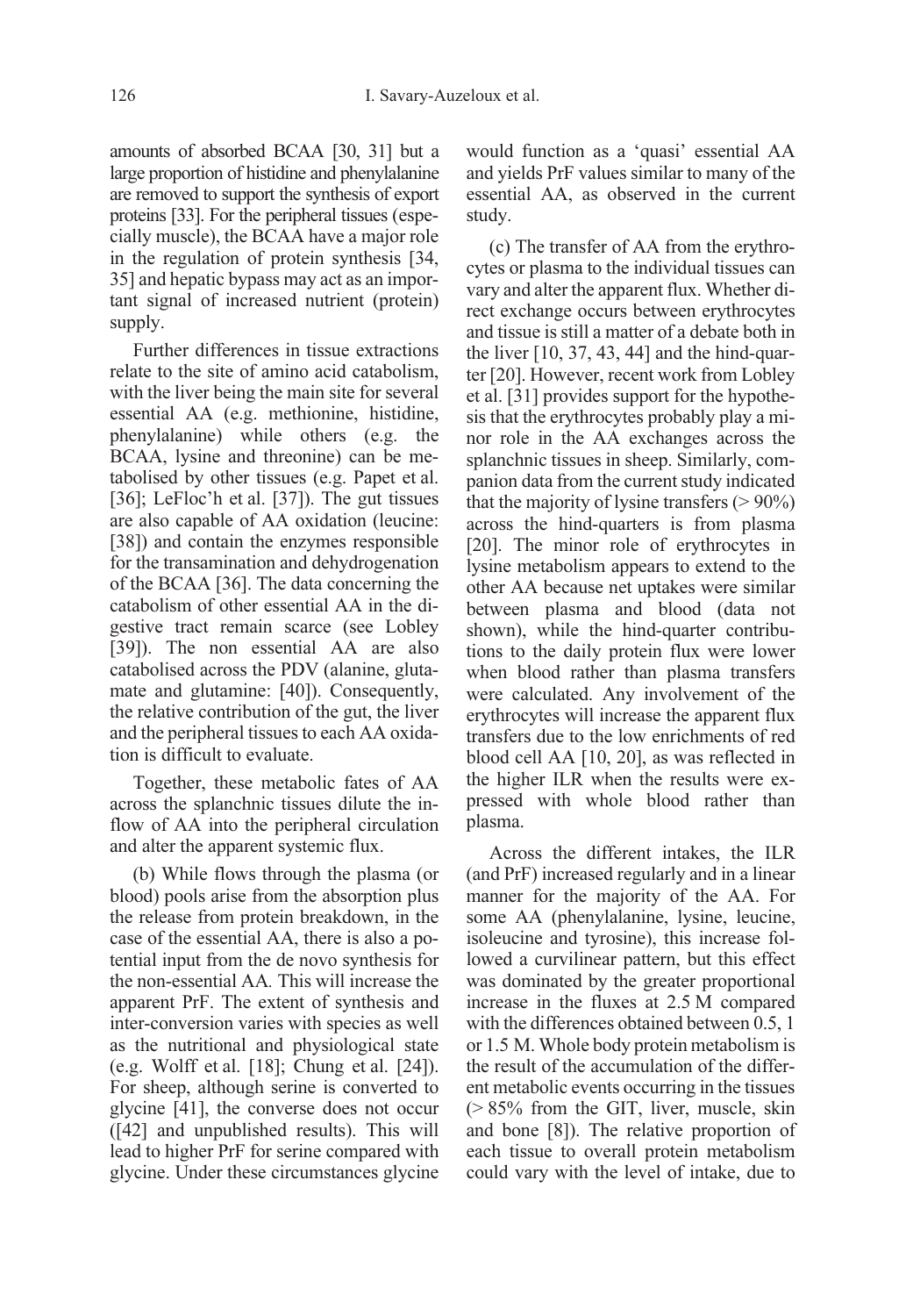differences in AA disposal to the tissues and/or the sensitivity of the tissues to the anabolic or catabolic hormones. Muscle has been postulated to exhibit a curvilinear response to intake [16] and this would then account, in part, for the pattern of whole body protein flux. More detailed companion analysis [19] of muscle responses in the current animals did not show any curvilinear effect over the intake range for either protein synthesis or breakdown. Furthermore, for muscle-dominated effects on curvilinearity then the proportional contribution of hind-quarter metabolism to whole body AA flux might be expected to increase. In fact, the proportion remained fairly constant (or tended to decrease) even when the conditions changed from net catabolism to net anabolism [19]. Of course, such responses may be masked due to the changes in the ratio of enrichments for 'true' precursor: blood (or plasma) as intake varies, but this would have entailed the measurement of the aminoacyl tRNA which was out-of the scope of the current study of low enrichment multiple tracers.

Non-linear responses in whole body ILR may be due to the impact of other tissues, particularly since the contribution of the hind-quarters ( $\approx$  20%) is less important than that of the splanchnic tissues, for example (30–60% [8, 45–47]). These are also sensitive to intake [12, 48, 49] and these values can increase by approximately 40% when intake is raised from 1 to 2 M [49]. Interestingly, these increases in absolute protein synthesis are associated with greater tissue mass, since the fractional rates of protein synthesis for the splanchnic tissues tend to be insensitive to intake [42, 50]. What regulates such splanchnic utilisation is not known, nor do we know how much is used to support anabolic compared with catabolic processes. This requires further investigation.

### ACKNOWLEDGMENTS

The surgical expertise of Mrs N. Dennison is gratefully recognised. The technical support of D.M. Bremner, S.E. Anderson and K. Garden was invaluable for this project. This research was funded in part by SEERAD, from the core budget to the Rowett Research Institute. SOH was the recipient of a post-doctoral fellowship from The Foundation for Research, Science and Technology, New Zealand.

### REFERENCES

- [1] Pell JM, Calderone EM, Bergman EN. Leucine and α-cetoisocaproate metabolism and interconversions in fed and fasted sheep. Metabolism 1986, 35: 1005–1016.
- [2] Young VR, Gucalp C, Rand WM, Matthews DE, Bier DM. Leucine kinetics during three weeks at submaintenance-to-maintenance intakes of leucine in man: adaptation and accomodation. Hum Nutr Clin Nutr 1987, 41: 1–18.
- [3] Harris PM, Skene PA, Buchan V, Milne E, Calder AG, Anderson SE, Connell A, Lobley GE. Effect of food intake on hind-limb and whole-body protein metabolism in young growing sheep: chronic studies based on arterio-venous techniques. Br J Nutr 1992, 68: 389–407.
- [4] Tessari P, Barazzoni R, Zanetti M, Vettore M, Normand S, Bruttomesso D, Beaufrere B. Protein degradation and synthesis measured with multiple amino acid tracers in vivo. Am J Phys 1996, 271: E733–E741.
- [5] Tessari P, Barazzoni R, Zanetti M. Differences in estimates of forearm protein synthesis between leucine and phenylalanine tracers following unbalanced amino acid infusion. Metabolism 1999, 48: 1564–1569.
- [6] Obled C, Barre F, Millward DJ, Arnal M. Whole body protein synthesis: studies with different amino acids in the rat. Am J Phys 1989, 257: E639–E646.
- [7] Lobley GE. Protein metabolism and turnover. In: Forbes JM, France J (Eds), Quantitative aspects of ruminant digestion and metabolism. CAB International, Wallingford, 1993. p 313–339.
- [8] Attaix D, Aurousseau E, Bayle G, Rosolowska-Huszcz D, Arnal M. Contribution of liver, skin and skeletal muscle to whole body protein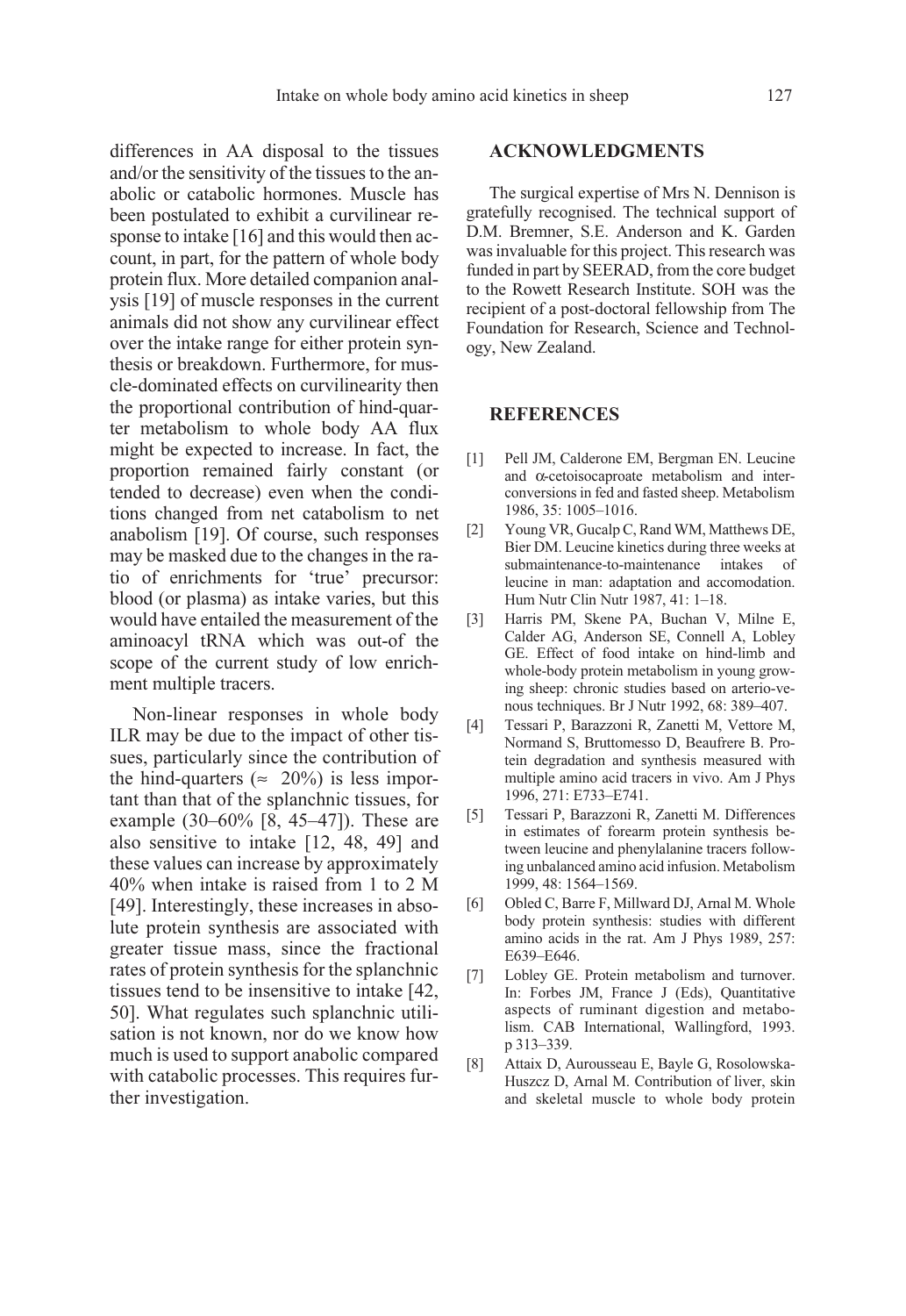synthesis in the young lamb. Br J Nutr 1988, 60: 77–84.

- [9] Lobley GE, Harris PM, Skene PA, Brown D, Milne E, Calder AG, Anderson SE, Garlick PJ, Nevison I, Connell A. Responses in tissue protein synthesis to sub– and supra-maintenance intake in young growing sheep: comparison of large-dose and continuous-infusion techniques. Br J Nutr 1992, 68: 373–388.
- [10] Lobley GE, Connel A, Revell DK, Bequette BJ, Brown DS, Calder AG. Splanchnic-bed transfers of amino acids in sheep blood and plasma, as monitored through use of a multiple U-13C-labelled amino acid mixture. Br J Nutr 1996, 75: 217–235.
- [11] Reeds PJ, Fuller MF, Cadenhead A, Lobley GE, McDonald JD. Effects of changes in the intakes of protein and non-protein energy on whole body protein turnover in pigs. Br J Nutr 1981, 45: 539–546.
- [12] Lapierre H, Bernier JF, Dubreuil P, Reynolds CK, Farmer C, Ouellet DR, Lobley GE. The effect of intake on protein metabolism across splanchnic tissues in growing beef steers. Br J Nutr 1999, 81: 457–466.
- [13] Liu SM, Lobley GE, MacLeod NA, Kyle DJ, Chen XB, Orskov ER. Effect of long-term protein excess or deficiency on whole-body protein turnover in sheep nourished by intragastric infusion of nutrients. Br J Nutr 1995, 73: 829–839.
- [14] Obled C, Arnal M. Age-related changes in whole-body amino acid kinetics and protein turnover in rats. J Nutr 1991, 121: 1990–1998.
- [15] MacRae JC, Bruce LA, Brown DS, Farningham DAH, Franklin M. Absorption of amino acids from the intestine and their net flux across the mesenteric– and portal-drained viscera of lambs. J Anim Sci 1997, 75: 3307–3314.
- [16] Lobley GE. Nutritional and hormonal control of muscle and peripheral tissue metabolism in farm species. Livest Prod Sci 1998, 56: 91–114.
- [17] Biolo G, Tessari P, Inchiostro S, Bruttomesso D, Fongher C, Sabadin L, Fratton MG, Valerio A, Tiengo A. Leucine and phenylalanine kinetics during mixed meal ingestion: a multiple tracer approach. Am J Phys 1992, 262: E455–E463.
- [18] Wolff JE, Bergmann EN, Williams HH. Net metabolism of plasma amino acids by liver and portal-drained viscera of fed sheep. Am J Physiol 1972, 223: 438–446.
- [19] Hoskin SO, Savary IC, Zuur G, Lobley GE. Effect of feed intake on ovine hind-limb protein metabolism based on 13 amino acids and arterio-venous techniques. Br J Nutr 2001, 86: 577–585.
- [20] Savary IC, Hoskin SO, Dennisson N, Lobley GE. Lysine metabolism across the hindquarter of sheep; effect of intake on transfers from plasma

and the red blood cells. Br J Nutr 2001, 85: 565–573.

- [21] Calder AG, Garden KE, Anderson SE, Lobley GE. Quantification of blood and plasma amino acids using isotope dilution electron impact gas chromatography/mass spectrometry with U-13C amino acids as internal standards. Rapid Commun Mass Spectrom 1999, 13: 2080–2083.
- [22] MacRae JC, Walker A, Brown D, Lobley GE. Accretion of total protein and individual amino acids by organs and tissues of growing lambs and the ability of nitrogen balance techniques to quantitate protein retention. Anim Prod 1993, 57: 237–245.
- [23] Barrett EJ, Revkin JH, Young LH, Zaret BL, Jacob R, Gelfand RA. An isotopic method for measurement of muscle protein synthesis and degradation in vivo. Biochem J 1987, 245: 223–228.
- [24] Chung M, Teng C, Timmerman M, Battaglia FC. Production and utilization of amino acids by ovine placenta in vivo. Am J Phys 1998, 274: E13–E22.
- [25] Souba WW. Glutamine a key substrate for the splanchnic bed. Ann Rev Nutr 1991, 11: 285–308.
- [26] Stoll B, Henry PJ, Reeds PJ, Yu H, Jahoor F, Burrin DG. Catabolism dominates the first-pass intestinal metabolism of dietary essential amino acids in milk protein-fed piglets. J Nutr 1998, 128: 606–614.
- [27] Berthiaume R, Dubreuil P, Stevenson M, McBride BW, Lapierre H. Intestinal disappearance and mesenteric and portal appearance of amino acids in dairy cows fed ruminally protected methionine. J Dairy Sci 2001, 84: 194–203.
- [28] Tagari H, Bergman EN. Intestinal disappearance and portal blood appearance of amino acids in sheep. J Nutr 1978, 108: 790–803.
- [29] Seal CJ, Parker DS. Effect of intraruminal propionic acid infusion on metabolism of mesenteric– and portal-drained viscera in growing steers fed a forage diet. II. Ammonia, urea, amino acids, and peptides. J Anim Sci 1996, 74: 245–256.
- [30] Wray-Cahen D, Roberts S, Metcalf JA, Backwell FRC, Bequette BJ, Brown DS, Sutton JD, Lobley GE. Hepatic response to increased exogenous supply of plasma amino acids by infusion into the mesenteric vein of Holstein-Friesian cows in late gestation. Br J Nutr 1997, 78: 913–930.
- [31] Lobley GE, Bremner DM, Brown DS. Response in hepatic removal of amino acids by the sheep to short-term infusions of varied amounts of an amino acid mixture into the mesenteric vein. Br J Nutr 2001, 85: 689–698.